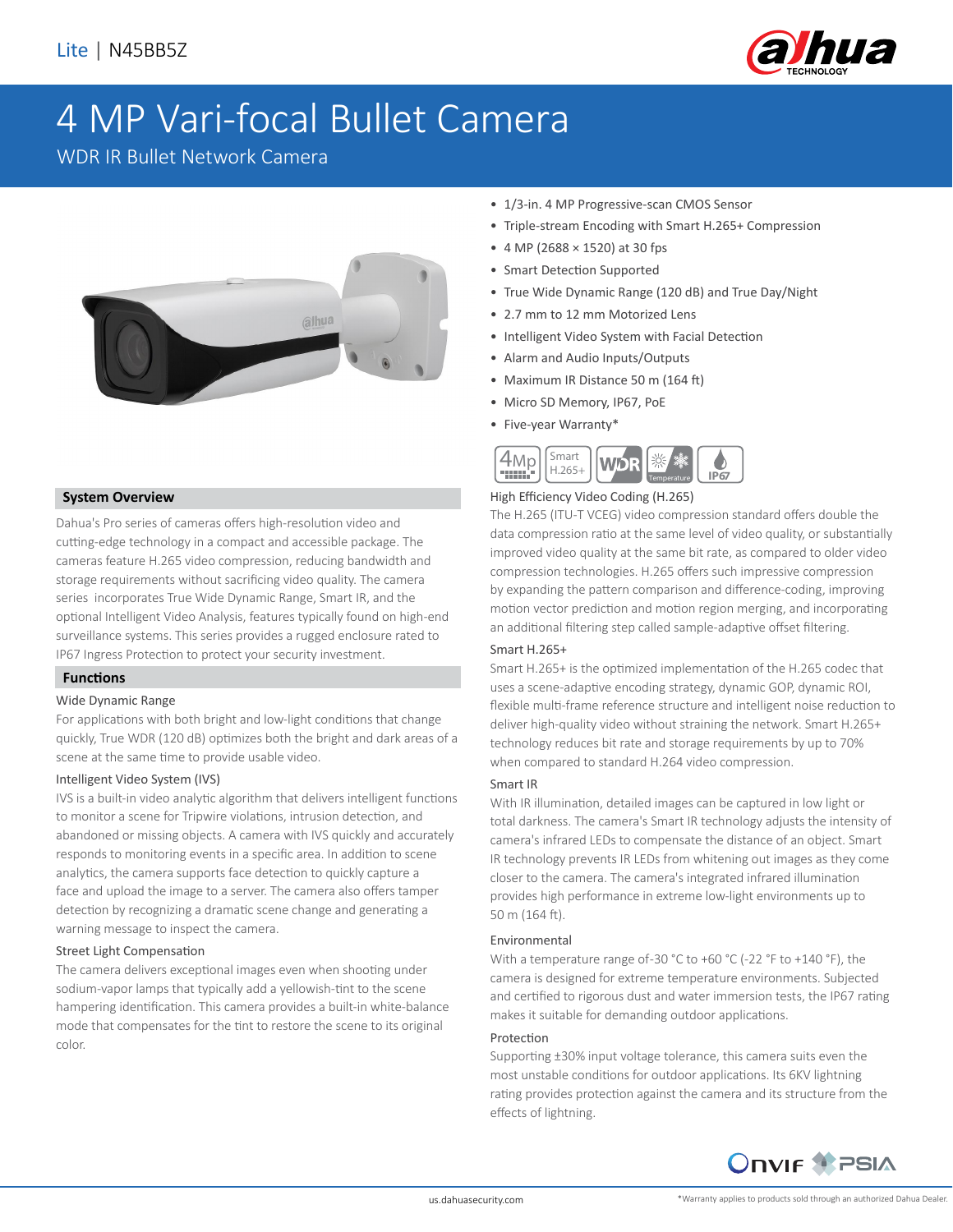# **Technical Specification**

| Camera                      |                                                                                                                                                                |  |
|-----------------------------|----------------------------------------------------------------------------------------------------------------------------------------------------------------|--|
| Image Sensor                | 1/3-in. 4 MP Progressive Scan CMOS                                                                                                                             |  |
| <b>Effective Pixels</b>     | 2688(H) × 1520(V)                                                                                                                                              |  |
| RAM/ROM                     | 512 MB / 32 MB                                                                                                                                                 |  |
| <b>Scanning System</b>      | Progressive                                                                                                                                                    |  |
| Minimum Illumination        | Color: 0.03 lux at F1.4<br>B/W: 0 lux at F1.4 (IR on)                                                                                                          |  |
| S/N Ratio                   | More than 50 dB                                                                                                                                                |  |
| <b>IR Distance</b>          | Distance up to 50 m (164.04 ft)                                                                                                                                |  |
| IR On/Off Control           | Auto/ Manual                                                                                                                                                   |  |
| <b>IR LEDS</b>              | Four $(4)$                                                                                                                                                     |  |
| Lens                        |                                                                                                                                                                |  |
| Lens Type                   | Motorized/ Auto Iris (DC)                                                                                                                                      |  |
| Mount Type                  | Board-in                                                                                                                                                       |  |
| Focal Length                | 2.7 mm to 12 mm                                                                                                                                                |  |
| Max. Aperture               | F1.4                                                                                                                                                           |  |
| Angle of View               | Horizontal: 100° to 35°<br>Vertical: 54° to 20°                                                                                                                |  |
| Optical Zoom                | 4x                                                                                                                                                             |  |
| <b>Focus Control</b>        | Motorized                                                                                                                                                      |  |
| Close Focus Distance        | 0.30 m (0.98 ft)                                                                                                                                               |  |
| Pan/Tilt/Rotation           |                                                                                                                                                                |  |
| Range                       | Pan: 0° to 360°<br>Tilt: 0° to 90°<br>Rotation: 0° to 360°                                                                                                     |  |
| Video                       |                                                                                                                                                                |  |
| Compression                 | Smart H.265+, H.265, Smart H.264+, H.264                                                                                                                       |  |
| <b>Streaming Capability</b> | Three (3) Streams                                                                                                                                              |  |
| Resolution                  | 4 MP (2688 x 1520), 3 MP (2304 x 1296),<br>1080p (1920 x 1080), 1.3 MP (1280 x 960),<br>720p (1280 x 720), D1 (704 x 480),<br>VGA (640 x 480), CIF (352 x 240) |  |
| <b>Frame Rate</b>           | Main Stream: 4 MP at 30 fps                                                                                                                                    |  |
|                             | Sub Stream 1: D1 at 30 fps                                                                                                                                     |  |
|                             | Sub Stream 2: 720p at 30 fps                                                                                                                                   |  |
| <b>Bit Rate Control</b>     | CBR/VBR<br>H.264: 24 to 10240 Kbps                                                                                                                             |  |
| <b>Bit Rate</b>             | H.265: 14 to 9984 Kbps                                                                                                                                         |  |
| Day/Night                   | Auto (ICR), Color, B/W                                                                                                                                         |  |
| <b>BLC Mode</b>             | BLC, HLC, WDR (120 dB)                                                                                                                                         |  |

| <b>White Balance</b>           | Auto, Natural, Street Lamp, Outdoor, Manual                                                                                                              |  |
|--------------------------------|----------------------------------------------------------------------------------------------------------------------------------------------------------|--|
| Gain Control                   | Auto, Manual                                                                                                                                             |  |
| <b>Noise Reduction</b>         | 3D DNR                                                                                                                                                   |  |
| <b>Motion Detection</b>        | Off, On (4 Zone, Rectangle)                                                                                                                              |  |
| Region of Interest             | Off, On (4 Zone)                                                                                                                                         |  |
| Smart IR                       | Support                                                                                                                                                  |  |
| Digital Zoom                   | 16x                                                                                                                                                      |  |
| Flip                           | $0^{\circ}$ / 90 $^{\circ}$ / 180 $^{\circ}$ / 270 $^{\circ}$                                                                                            |  |
| Mirror                         | Off, On                                                                                                                                                  |  |
| <b>Privacy Masking</b>         | Off, On (4 Area, Rectangle)                                                                                                                              |  |
| Audio                          |                                                                                                                                                          |  |
| Compression                    | G.711a, G.711Mu, AAC, G.726                                                                                                                              |  |
| Network                        |                                                                                                                                                          |  |
| Ethernet                       | RJ-45 (10/100 Base-T)                                                                                                                                    |  |
| Protocol                       | HTTP, HTTPs, TCP, ARP, RTSP, RTP, UDP, SMTP,<br>FTP, DHCP, DNS, DDNS, PPPOE, IPv4/v6, QoS,<br>UPnP, NTP, Bonjour, 802.1x, Multicast, ICMP,<br>IGMP, SNMP |  |
| Interoperability               | ONVIF, PSIA, CGI                                                                                                                                         |  |
| <b>Streaming Method</b>        | Unicast / Multicast                                                                                                                                      |  |
| Max. User Access               | 10 Users /20 Users                                                                                                                                       |  |
| <b>Edge Storage</b>            | <b>NAS</b><br>Local PC for Instant Recording<br>MicroSD Card, maximum 128 GB                                                                             |  |
| Web Viewer                     | IE, Firefox, Safari                                                                                                                                      |  |
| Management Software            | Smart PSS, DSS                                                                                                                                           |  |
| <b>Mobile Operating System</b> | IOS, Android                                                                                                                                             |  |
| Certifications                 |                                                                                                                                                          |  |
| Safety                         | UL60950-1                                                                                                                                                |  |
| Electromagnetic Compatibility  | FCC Part 15 Subpart B                                                                                                                                    |  |
| Interface                      |                                                                                                                                                          |  |
| Audio Interface                | Input: One (1) Channel<br>Output: One (1) Channel                                                                                                        |  |
| Alarm                          | Input: Two (2) Channels<br>Output: One (1) Channel                                                                                                       |  |
| Flectrical                     |                                                                                                                                                          |  |
| Power Supply                   | 12 VDC, PoE (802.3af, Class 0)                                                                                                                           |  |
| Power Consumption              | < 11.5 W                                                                                                                                                 |  |